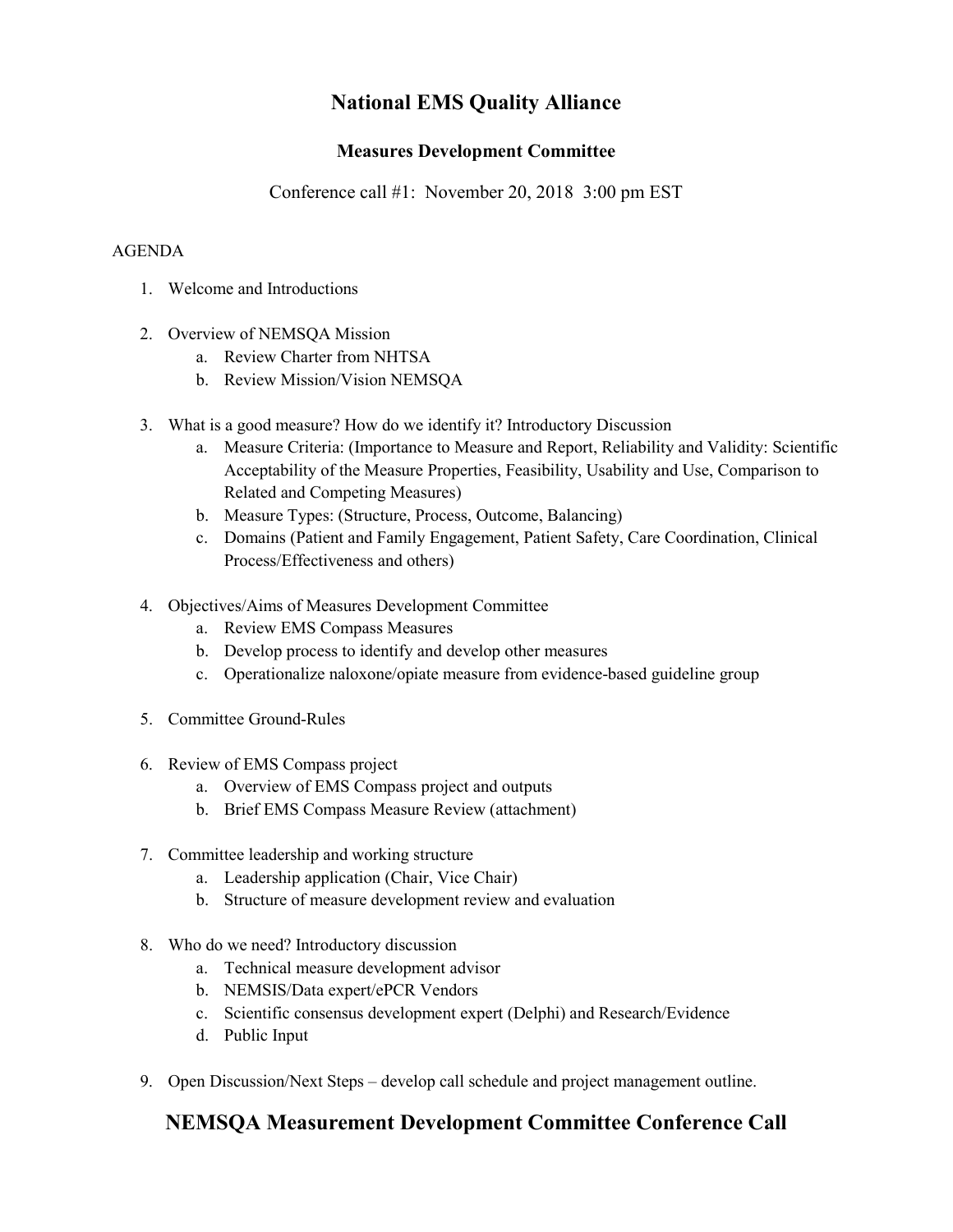### **DATE: Tuesday, November 20, 2018 TIME: 2:00-3:00PM (Central Time)**

#### **MINUTES**

In Attendance:

MEASUREMENT DEVELOPMENT COMMITTEE REPRESENTATIVES: Michael Redlener MD, FAEMS (National Association of EMS Physicians), Theresa Morrison-Quinata (Emergency Medical Services for Children), Sean Andrews (Health and Human Services Office of the Assistant Secretary for Preparedness and Response), Joe Penner (Academy of International Mobile Health Integration), Paul Brennan (International Association of EMS Chiefs), Peter Fischer MD, FACS, Jonathon Washko (Northwell Health), Kathleen Brown, MD (Children's National Health System), Diane Pilkey (Emergency Medical Services for Children), Brooke Burton (National EMS Management Association), Lori Hollowell (American Heart Association), Mike Hall (American Ambulance Association)

ACEP STAFF: Pat Elmes, Mari Houlihan

Discussion Items:

- 1. Dr. Redlener opened the meeting at 3:02PM
- 2. Mr. Hall stated the NEMSQA vision statement and mission statement and opened the discussion on how the NEMSQA Measurement Development Committee will contribute to the NEMSQA mission. After discussion, two committee goals were decided by the group; 1. Reviewing Compass measures and 2. Deciding on quality indicators to be used to evaluate quality measures
- 3. The group discussed criteria to use when considering what measures to develop. It was suggested to consider evaluating existing measures as well as creating new measures. The group also discussed the desire to connect with health system partners and include their input in the measures development process.
- 4. The group agreed this committee is responsible for creating measures to be designed with board approval. The process for creating measures was discussed and is to be determined off line and brought back to the group. The group discussed needing evidence before creating a guideline, and the need to operationalize existing evidence-based measures to determine if they are high quality and workable.
- 5. The group agreed that measures should improve patient outcomes, improve national disaster preparedness, and improve community health. Additionally, the CMS reimbursement policy needs quality measures.
- 6. Dr. Redlener asked the committee to review Compass measures to discuss next call
- 7. Mr. Washko volunteered to serve as Vice Chair of the committee, and Ms. Burton was nominated to serve as Chair. The board will ratify leadership positions on the next call.